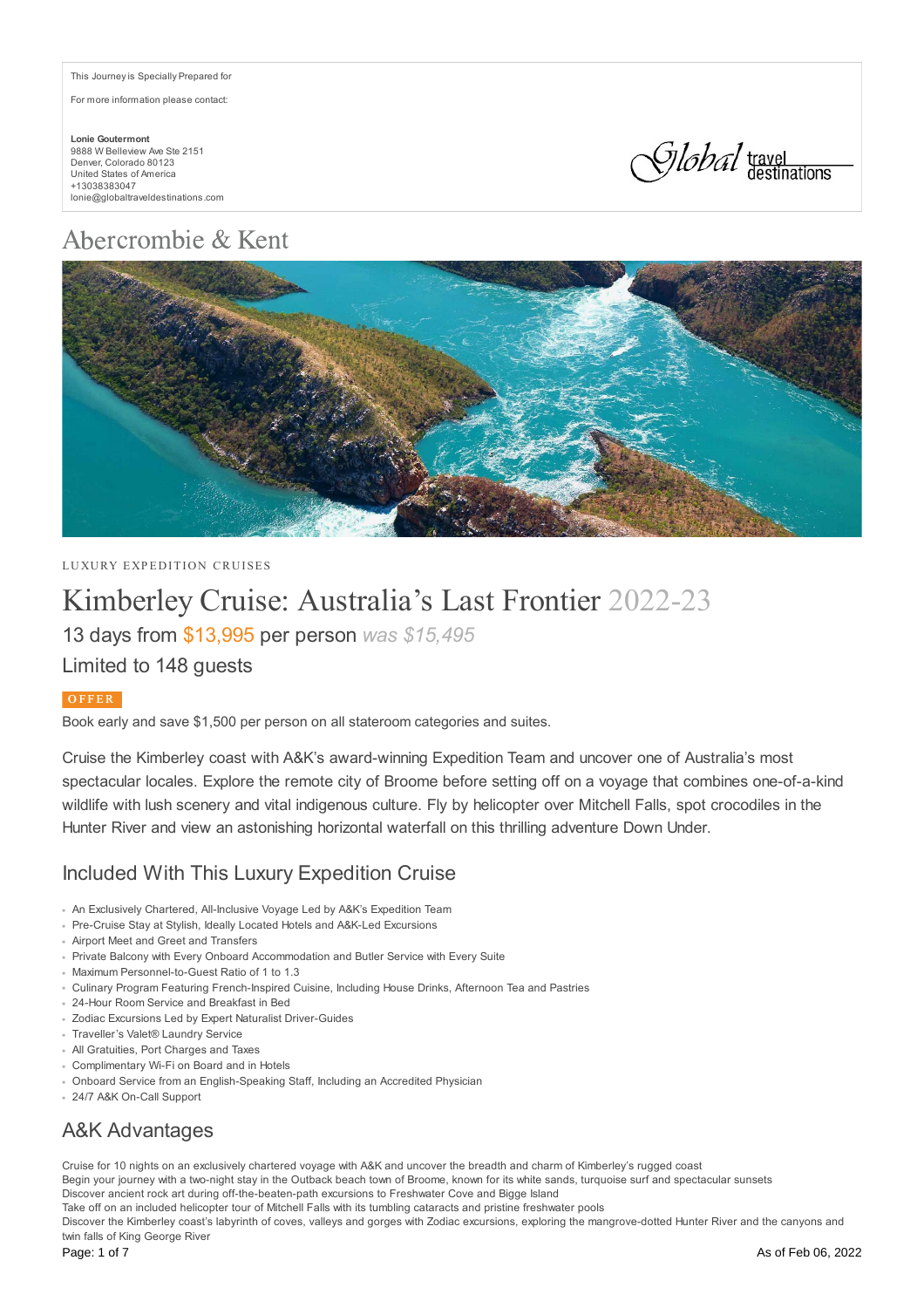## Featured Experts



#### **B A RT PIGR AM**

#### Aboriginal Culture Expert

A Yawuru man, Bart is passionate about protecting the indigenous Nyamba Buru Yawru community. He leads an excursion to Broome and offers engaging presentations on Aboriginal culture.



#### **B R A D C LIM PSO N**

#### Expedition Leader

Brad's passion for exploration has taken him all over the world. He brings extensive experience leading expeditions in the Kimberley and looks forward to introducing guests to this extraordinary region.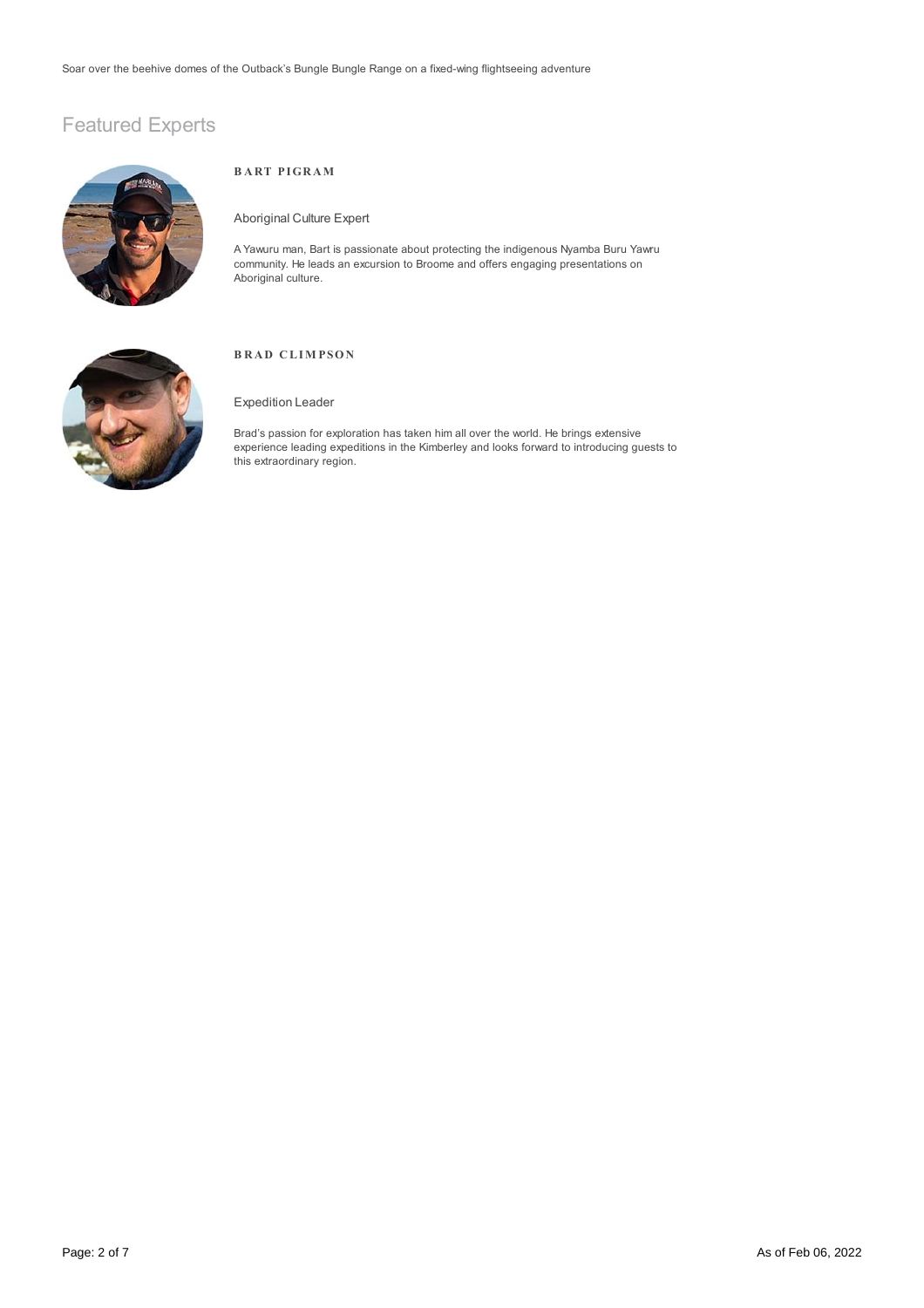## **Itinerary**

#### **M AY 6 - 7 A R R I VE B RO O M E, A U STR A LI A**

Arrive in Broome, the region's largest city, and transfer to your hotel near Cable Beach. Poised at the western edge of the Kimberley and hemmed by the blue Indian Ocean, Broome is every bit as daring as its more sparsely populated counterparts. The next day, enjoy exploring this swashbuckling treasure at your leisure, taking in its sweeping beaches, cinematic sunsets and relaxed atmosphere. Then meet your fellow guests and A&K's Expedition Team for a welcome dinner.

Cable Beach Club Resort & Spa | Meals: Breakfast, Dinner (May 7)

#### **M AY 8 B RO O M E | J EWEL I N TH E WILD S**

Adventure awaits as you set out on your pre-selected excursion, whether it be a city tour of Broome's historic pearling industry and rich multicultural past or a birding walk on Roebuck Bay. Later, board your luxury expedition cruiser for the next 10 nights.

'Le Laperouse' | Meals: Breakfast, Lunch, Dinner

#### MAY 9-13 KIMBERLEY'S WILD COAST | EXTRAORDINARY TIDES

For the next five days, enjoy privileged access to one of the most rarely visited regions in Australia. Each day, inspiring lectures, briefings and stimulating conversations with your Expedition Team elevate your discoveries in the Kimberley, bringing this vast wonderland into focus in a most enriching way. Your

Captain and Expedition Team determine the best daily excursions, which may include: **Lacepede Islands:** Set atop a coral reef, these four low-lying cay islands are separated from mainland Australia by the Lacepede Channel. The Lacepedes, as they are often called, are an important nesting site for green sea turtles and several species of seabirds, including brown boobies, red-chested frigate birds, crested terns and speckled ruddy turnstones. **Horizontal Falls:** An exciting visit awaits at Horizontal Falls, described by Sir David Attenborough as "one of the greatest natural wonders of the world." Set within Talbot Bay, the horizontally flowing waterfalls are created when massive tidal currents squeeze through two narrow gorges. Experience this captivating phenomenon on a boat excursion. **Montgomery Reef:** The Kimberley's theme of extreme tides continues at Montgomery Reef, Australia's largest inshore reef. Board Zodiacs to explore the reef system's lagoons, islets and rushing channels. The climax comes at low tide, when water dramatically cascades off the reef's emerging sandstone platform covered in coralline algae, often revealing astonishing sea life. **Freshwater Cove:** Enjoy a guided bushwalk that leads to a cave depicting indigenous rock art. A magnificent display of sacred Wandjina figures, these ancient paintings reveal the ways, myths and traditions of the Worrorra people. **Mitchell Falls:** Take off on an included thrilling helicopter flight over the vast Mitchell Plateau to sandstone-carved Mitchell Falls. Explore the area on foot and perhaps enjoy a refreshing swim in the emerald-colored freshwater pools formed by the falls. **Hunter River:** Join your naturalist guides and navigate by Zodiac through the river's small tributaries, fringed by mangroves and tidal mud flats. Search for crocodiles, mud skippers and fiddler crabs, as well as the many bird species that nest in the dense vegetation. **Bigge Island:** Sacred to the indigenous Wunambal people for more than 20,000 years, Bigge Island is home to an incredible array of indigenous rock art. Move beyond its shallow bays to discover its well-preserved Wandjina paintings and visual recordings of the European entrance into this ancient way of life.

'Le Laperouse' | Meals: Breakfast, Lunch, Dinner

#### **MAY 14 VANSITTART BAY | MYSTERIOUS ANCIENT ROCK ART**

During one of his many survey expeditions, Admiral Phillip Parker King named Vansittart Bay after the pre-1788 Indonesian pottery found there. Conditions permitting, visit Jar Island, home to incredible ancient rock art of mysterious origin. Known as the Bradshaws, the stick-like figures are named for pastoralist Joseph Bradshaw, who first recorded seeing them in 1891. Said to date back as far as 30,000 years, the Bradshaws are among the oldest depictions of human figures in the world.

'Le Laperouse' | Meals: Breakfast, Lunch, Dinner

#### MAY 15 KING GEORGE RIVER & FALLS | THE KING'S TREASURE

Arrive in Koolama Bay at the mouth of the King George River, named in honor of King George V. Your naturalist guides pilot Zodiacs upriver through a spectacular canyon draped in sandstone cliffs, gorges and mangroves, where you may spy impressive Aussie wildlife, such as the saltwater crocodile. Witness the aweinspiring King George Falls, plummeting from an elevation of 276 feet.

'Le Laperouse' | Meals: Breakfast, Lunch, Dinner

#### **M AY 1 6 WYN DH AM | GATEWAY TO N ATU R A L WO N D ER S**

Beautifully poised between Cambridge Gulf and rugged hills in the northernmost region of the Kimberley, the former gold-rush town of Wyndham is the gateway to a bounty of photogenic wetlands. This includes the spectacular Ord River, where you may spot unique birds; the man-made Argyle Dam; and UNESCO World Heritage-listed Purnululu National Park. Choose from a wildlife cruise on the thriving Ord River or a scenic flight over east Kimberley and the Bungle Bungle Range, one of Australia's greatest natural wonders.

'Le Laperouse' | Meals: Breakfast, Lunch, Dinner

#### MAY 17 AT SEA & PULAU MEATIMIARANG, INDONESIA | THE TIMOR SEA

Enjoy a day at sea and the opportunity to unwind with fellow guests and your Expedition Team while cruising through Indonesian waters to clear customs. Take time to reflect on your adventures, share photos and attend more intriguing presentations. You may also choose to relax and enjoy the ship's facilities, perhaps the spa or the view from your room's private balcony. Later, join your Expedition Team and the new friends you've made for a farewell dinner.

'Le Laperouse' | Meals: Breakfast, Lunch, Dinner

**M AY 1 8 D EPA RT D A RWI N**



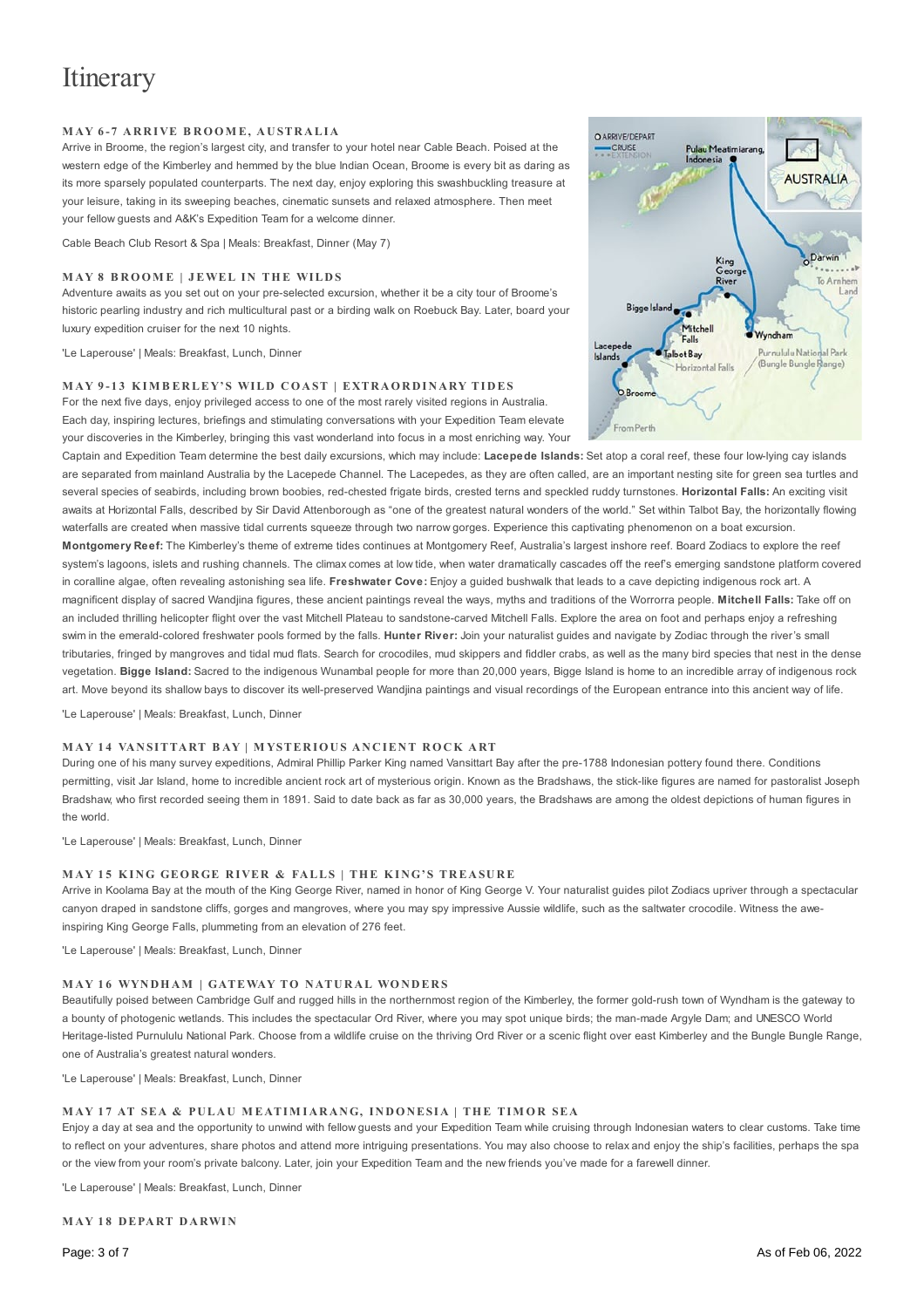Bid farewell to your Expedition Team before disembarking your ship Transfer to the airport to board your flight home or continue exploring on your post-tour extension.

#### Meals: Breakfast

Note: Itinerary is for guidance purposes only and may be adjusted due to unforeseen circumstances including weather, wildlife, medical emergencies *and other conditions beyond A&K's control at the sole discretion of the Captain.*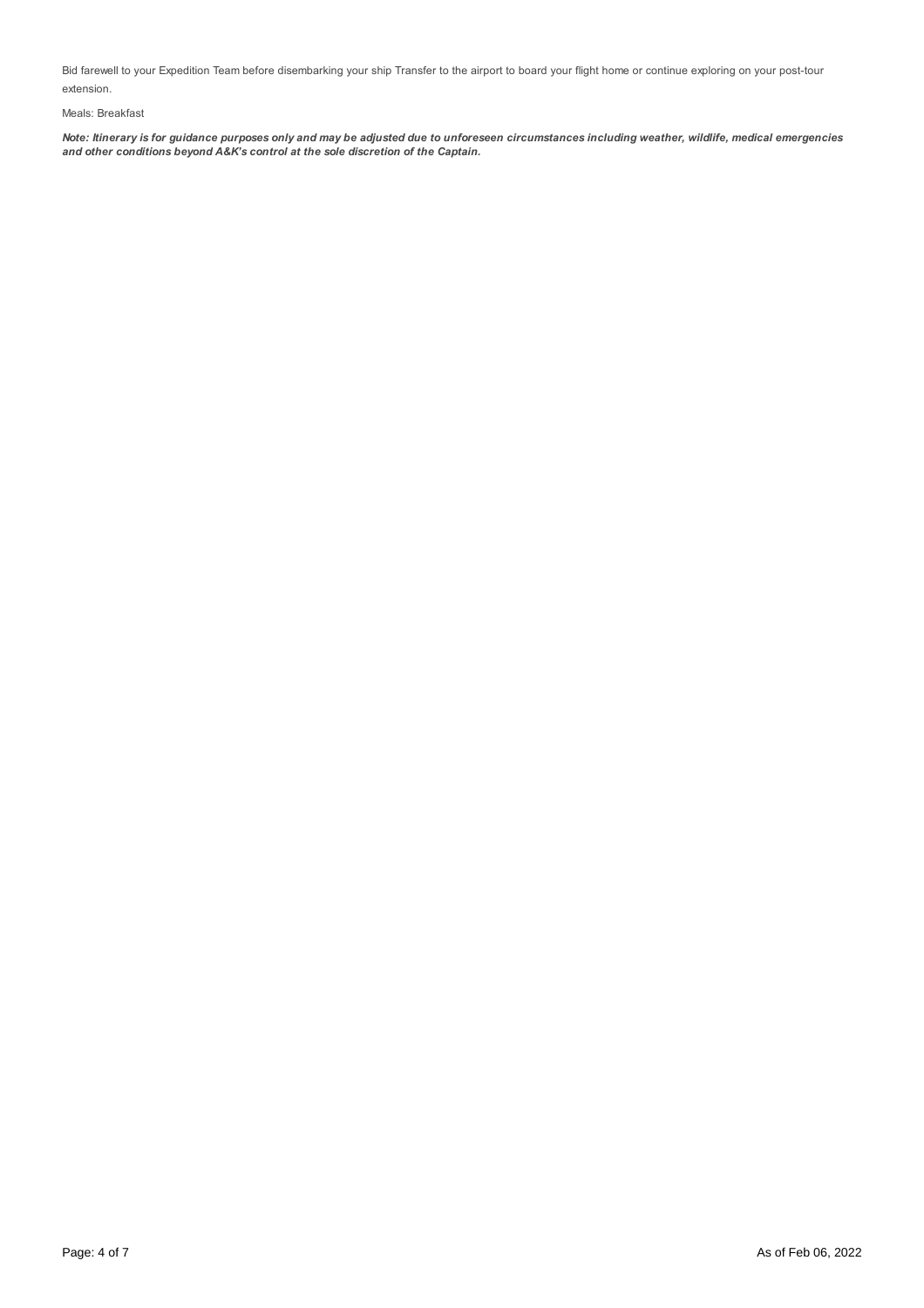## Extensions



## Ningaloo Reef Pre-Tour Extension

Experience the wonders of the Ningaloo Coast and Cape Range National Park, where you can snorkel and swim with whale sharks.

5 days from \$7,495 per person Single Supplement from \$2,095 per person Internal air from \$1,475 Perth/Exmouth/Perth/Broome

May 2

Arrive in Perth, Australia, and check in to your chic, centrally located hotel. Enjoy time at leisure before tonight's welcome dinner.

The Ritz Carlton, Perth | Meals: Dinner

May 3

Fly to Exmouth and transfer to your barefoot luxury beachfront safari camp in the dunes of Cape Range National Park. The camp fronts Ningaloo Reef, where you may swim in its clear waters before sunset canapés. Dinner is served under the stars tonight.

Sal Salis Ningaloo Reef | Meals: Breakfast, Dinner

May 4

After breakfast, set off on your whale shark tour to explore the Ningaloo Coast and encounter these majestic creatures, which can grow up to nearly 40 feet. Other sea life to discover along the reef may include turtles, dolphins and rays.

Sal Salis Ningaloo Reef | Meals: Breakfast, Lunch, Dinner

May 5

Enjoy a day partaking in the activities on offer at your doorstep. Return for a snorkel in the reef, home to over 500 species of fish. Venture into Cape Range National Park for guided walks, discovering its unique geology and abundant wildlife - everything from red kangaroos and rock wallabies to fairy wrens, reef herons and ospreys. At night, stargaze under southern skies.

Sal Salis Ningaloo Reef | Meals: Breakfast, Lunch, Dinner

May 6

Return to Exmouth and fly to Perth, where you board your onward flight to Broome. Begin your main program.

Meals: Breakfast



### Perth and Margaret River Pre-Tour Extension

Experience prized wineries in the Margaret River region, the Jewel Caves of the Karri forest and beachfront Perth.

5 days from \$5,495 per person Single Supplement from \$1,395 per person Internal air from \$425 Perth/Broome

May 2

Arrive in Perth, Australia, where you are met and transferred to your elegant hotel.

The Ritz Carlton, Perth | Meals: Dinner

May 3-4

Drive to Western Australia's Margaret River wine region, stopping en route to ride Busselton Jetty on Geographe Bay and to explore the Jewel Caves of the Karri forest. Check in at your Margaret River lodge and enjoy dinner at its acclaimed restaurant. The next day, indulge in tastings at prized wineries, followed by exquisitely paired meals.

Cape Lodge | Meals: Breakfast, Lunch, Dinner

May 5

Drive to Perth. Tour Fremantle, enjoy lunch at a brewery and stop at Cottesloe beach.

The Ritz Carlton, Perth | Meals: Breakfast, Lunch, Dinner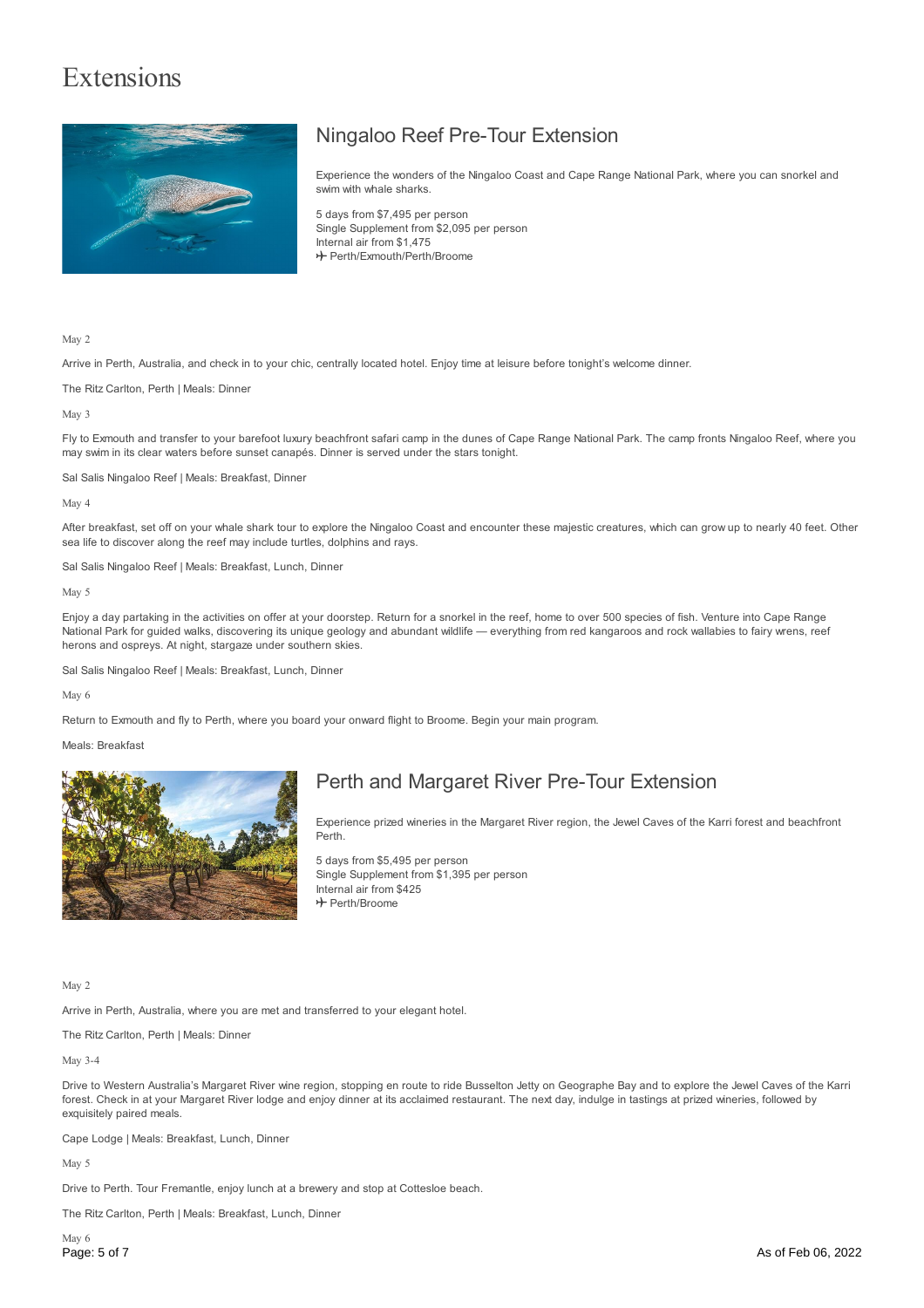#### Fly to Broome. Begin your main program.

Meals: Breakfast



## Arnhem Land Post-Tour Extension

Discover the wonders of an aboriginal reserve with activities from fishing to a billabong cruise.

4 days from \$5,495 per person Single Supplement from \$1,595 per person + Darwin/Davidson's Safari Lodge/Darwin

*Internal Air Included*

May 18

Disembark your luxury ship and board your private charter flight to remote Arnhem Land, one of the largest Aboriginal Reserves in Australia. Arrive at your atmospheric ecolodge set within the reserve.

Davidson's Arnhemland Safari Lodge | Meals: Lunch, Dinner

May 19

Spend the day exploring the wild landscapes of Arnhem Land. Enjoy included activities, from fishing to walking excursions to viewing indigenous rock art to a billabong cruise.

Davidson's Arnhemland Safari Lodge | Meals: Breakfast, Lunch, Dinner

May 20

Return to Darwin via small aircraft and enjoy a panoramic city tour.

Adina Apartment Hotel Darwin Waterfront | Meals: Breakfast, Lunch, Dinner

May 21

Transfer to airport for your flight home.

Meals: Breakfast